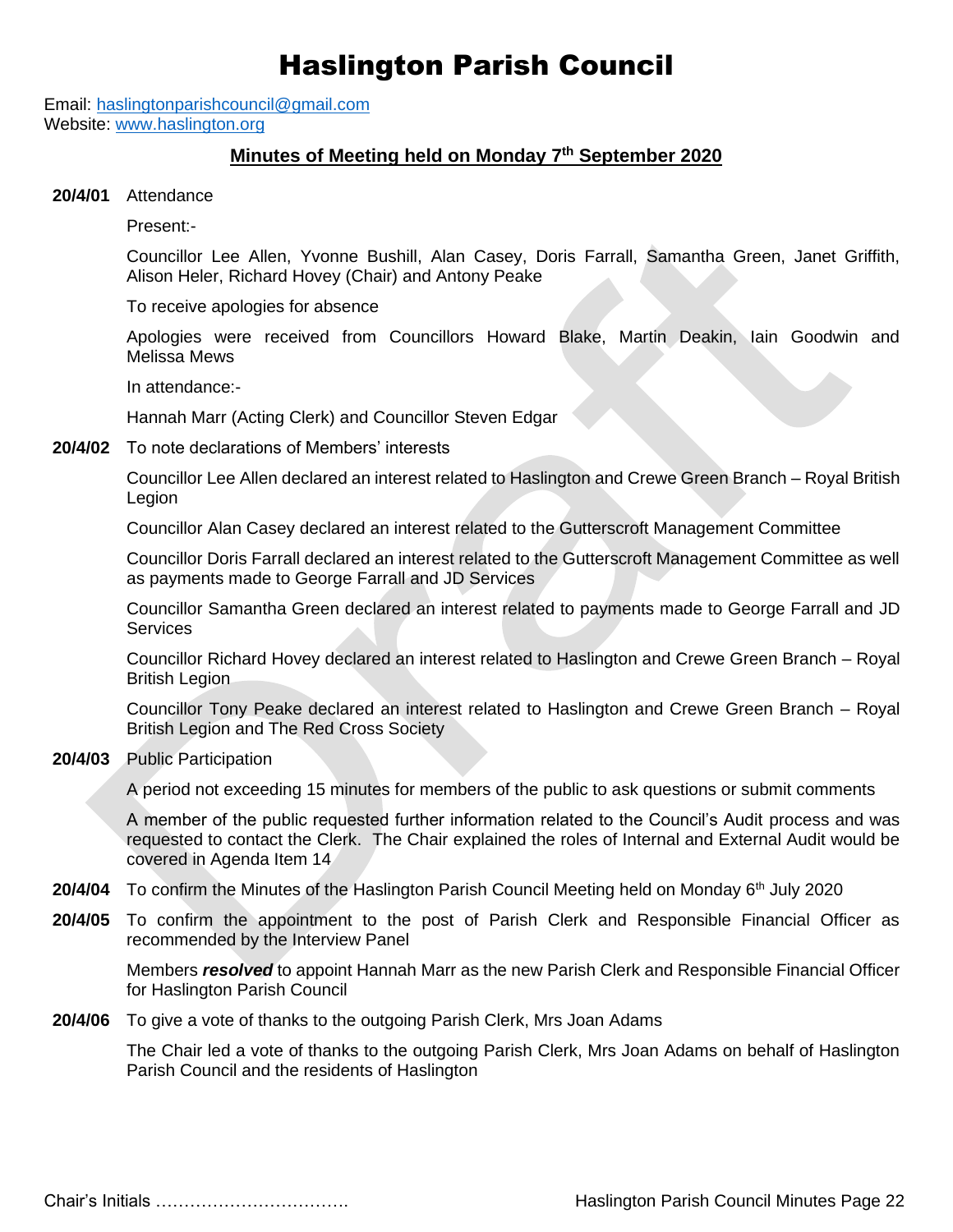**20/4/07** To receive a report from the Chair of Haslington Parish Council

Councillor Hovey, Chair of Haslington Parish Council, welcomed Councillor Melissa Mews upon her recent co-option to the Parish Council and requested that an existing Councillor nominate themselves to support Councillor Mews as part of her induction

Councillor Hovey also informed Members of the new Clerks contact details which have previously been circulated and also published on the Parish Council website. Items have also been purchased to support the Clerk in her work

**20/4/08** To receive a report from the Vice-Chair of Haslington Parish Council

The Chair provided a report on behalf of the Vice-Chair who was unable to attend the meeting

The Vice-Chair asked that the following information be passed on to Members:-

- Amberon have been booked to facilitate the road closure for Remembrance Sunday at a cost of £466
- The Community Cinema Project is currently on hold due to COVID-19 and will be revisited at a future date
- A virtual meeting was held with the Police Crime Commissioner who advised that Parishes would have dedicated Police Constable as well as a Police Community Support Officer
- A request was made to Members that they consider a poster competition with Haslington Primary Schools to highlight issues related to littering, dog fouling and poor parking which can be located around the village
- The Vice-Chair wished it conveyed that he supported a contribution of 50% was made by the Parish Council towards the request for funding under Item 20 on the Agenda
- **20/4/09** To receive a report from the Cheshire East Councillors covering the Haslington Parish

Councillor Steven Edgar updated Members on the following:-

- A residents liaison group for Pool Lane has been established
- There is no further update on Phase Three of the Pool Lane development
- Discussions have taken place regarding the Hollybush site relating to the planning application
- Work has begun on Shelburne Drive by United Utilities which are aimed to be completed by October 2020
- Discussions have taken place with Cheshire East Council regarding the public open space behind Shelburne Drive
- Work will take place in 2021 to widen the A500
- Councillor Edgar agreed again to raise the request to have average speed cameras placed on the diversion routes which will be discussed again once the traffic management plan is available
- **20/4/10** To consider matters related to the approval and implementation of revised Council Policies which include:
	- a) Standing Orders
	- b) Financial Regulations
	- c) Councillor Code of Conduct
	- d) Grants and Donations

It was *resolved* to adopt the Policies as working documents for formal review at a future meeting

**20/4/11** To consider matters related to the signatories on the Parish Council bank accounts

It was *resolved* to add the new Clerk to the Councils bank accounts as a signatory

The following confirmed that they were signatories on the Councils bank accounts:-

- Councillor Lee Allen
- Councillor Doris Farrell
- Councillor Tony Peake
- Councillor Yvonne Bushill
- Councillor Richard Hovey
- Councillor Alan Casey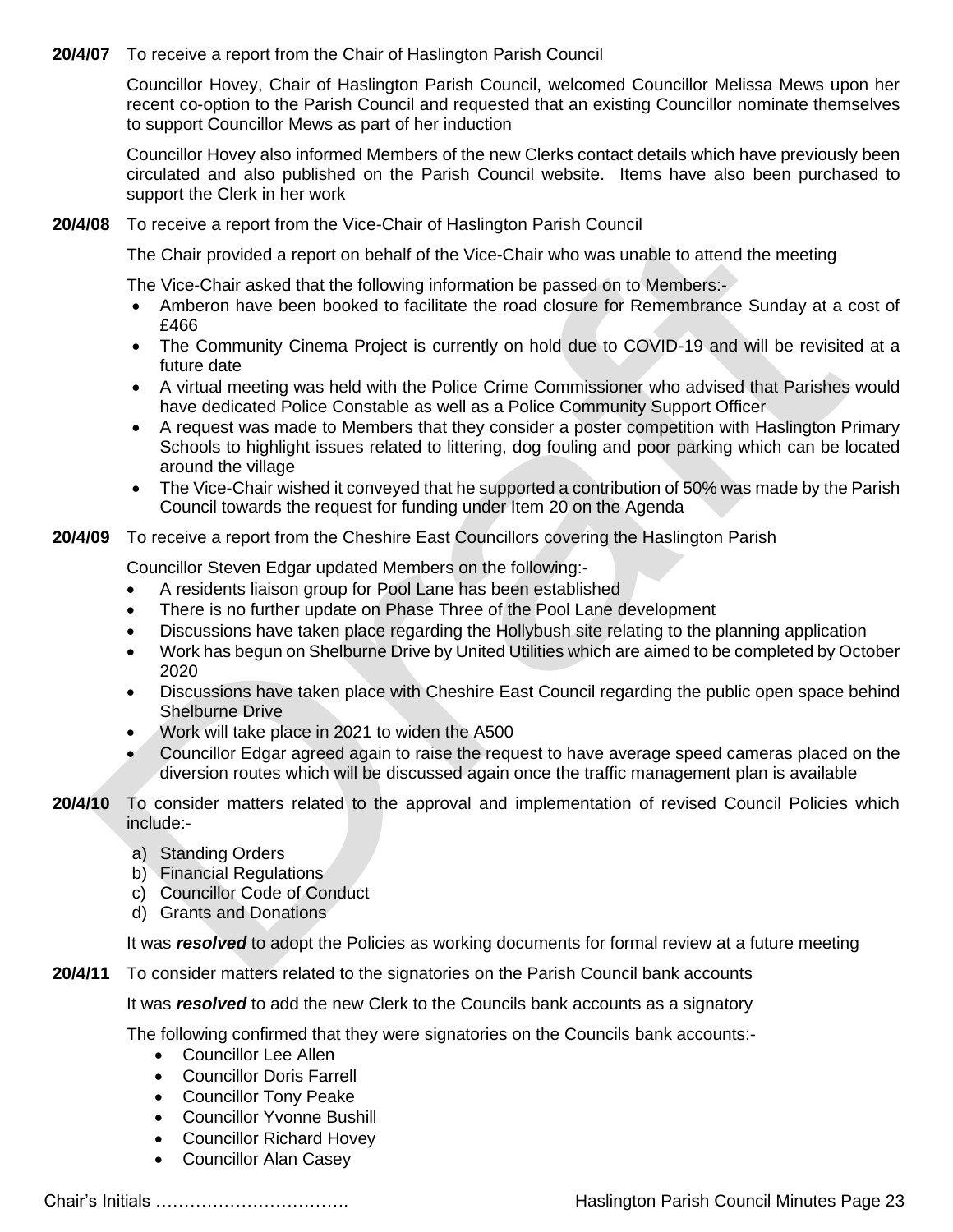- **20/4/12** To note, consider and approve year to date payments between 1<sup>st</sup> April 2020 to 31<sup>st</sup> July 2020 to the value as shown in the Income and Expenditure Report:-
	- Net Amount: £19,508.36
	- Gross Amount: £20,151.71

The income and expenditure report was noted and approved

**20/4/13** To approve payments for invoices and funding requests received between 1<sup>st</sup> August 2020 and 31st August 2020

It was *resolved* to approve the payments with total:-

- Net Amount: £3,741.56
- Gross Amount: £3,902.06
- **20/4/14** To consider matters related to Internal and External Audit

The Clerk provided an update on the Internal and External Audit

The Chair outlined the roles of internal and external audit for the benefit of the public

**20/4/15** To note the revisions and updates made to the Haslington website in accordance with the Web Content Accessibility Guidance 2.1 Regulations

Councillor Alan Casey provided an update on the revisions made to the website in accordance with the Web Content Accessibility Guidance 2.1 Regulations

**20/4/16** To consider matters related to updating Members information with the Cheshire Association of Local Councils (ChALC)

It was *resolved* to update Members information which will also be shared with the Cheshire Association of Local Councils

**20/4/17** To consider matters related to the installation of a defibrillator at Haslington Cricket Club

It was *resolved* to fund the installation of defibrillator at Haslington Cricket Club subject to confirmation from the Club

It was *resolved* the Councillor Tony Peake would lead on the project in conjunction with the Clerk

**20/4/18** To consider matters related to hedgerow on Pool Lane

Member discussed the hedgerow on Pool Lane and will liaise with Councillor Steven Edger following the meeting to discuss this further

Councillor Martin Deakin joined the meeting at the end of this item

**20/4/19** To consider matters related to play equipment at the Gutterscroft Centre

Members discussed the reopening of the play equipment and will be placing signage to advise residents on how to use the equipment safely in accordance with COVID-19 guidance

**20/4/20** To consider matters related to a request for funding from St. Matthew's Church

It was *resolved* to award St Matthew's Church £5,000 towards audio equipment

**20/4/21** To consider matters related to Remembrance Sunday 2020

It was *resolved* that Councillor Tony Peake would be responsible for the risk assessment for Remembrance Sunday

It was noted that Amberon had also been booked to facilitate the road closure as per the Vice-Chair's report

**20/4/22** To consider matters related to fencing on the Village Green

It was *resolved* to allocate funds of £16,787 be allocated to install one metre fencing and four planters on the Village Green